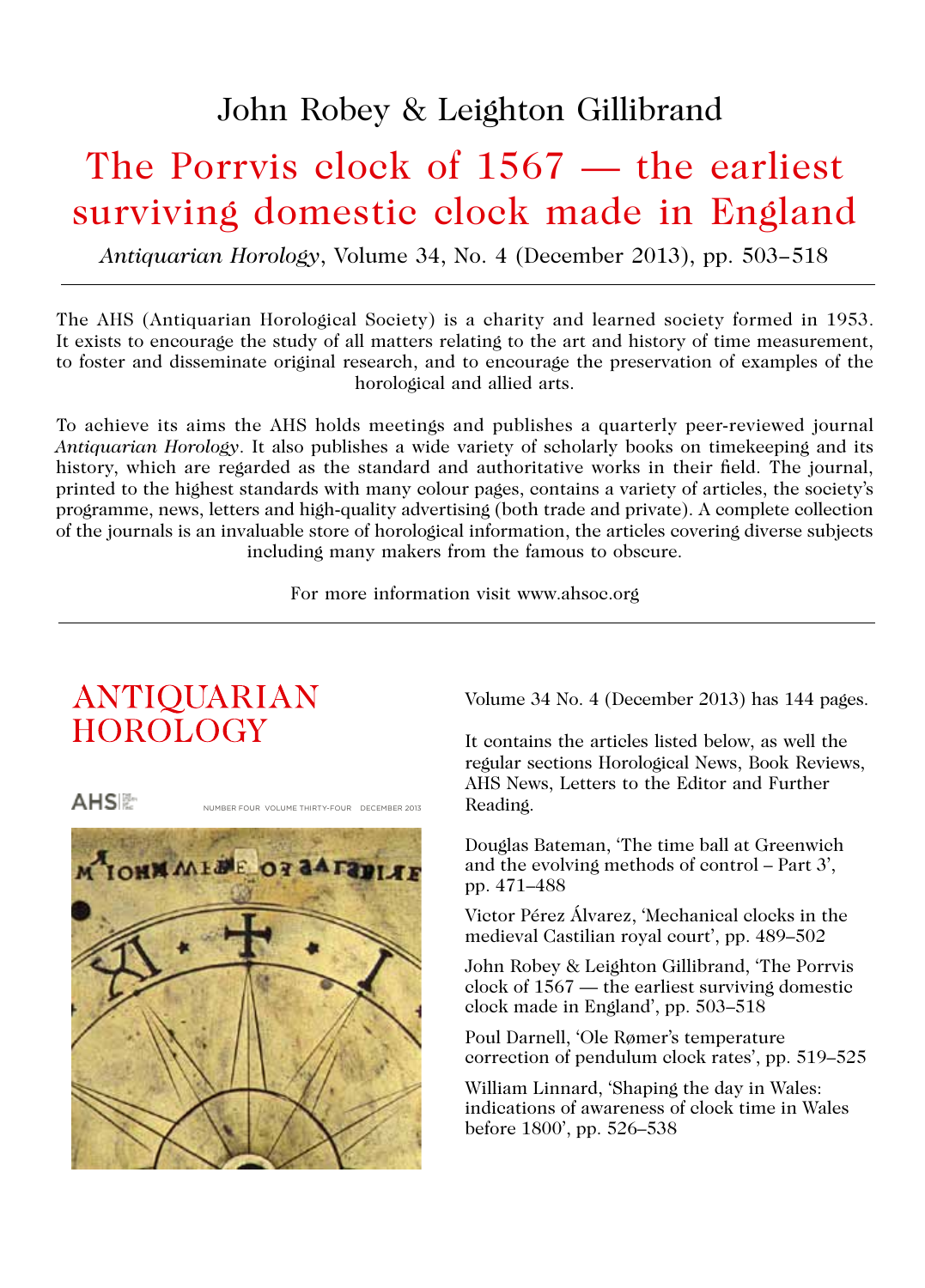# The Porrvis Clock of 1567 — The Earliest Surviving Domestic Clock Made in England

John Robey\* & Leighton Gillibrand\*\*

*This article considers a Flemish-style Gothic clock, dated 1567, which is probably the earliest surviving domestic clock made in England. Details of the movement and its modifications, especially to the striking work, are described. The names of the clock's first owner and its maker are stamped on the dial in a very unusual manner and the type of punches that were used is discussed. The clock was made by James Porrvis, who has not yet been identified but was probably an immigrant clockmaker from Flanders, for John Webbe, a wealthy Catholic cloth merchant of Odstock Manor near Salisbury.*

### **Introduction**

The Elizabethan clock shown in Fig. 1 has been the subject of interest and discussion since an article on it was first published in 1967, exactly four centuries after it was made, and it has also featured in a recent book on lantern clocks.1 It is an iron Gothic clock of modest proportions with transverse wheels and the uncommon feature for iron clocks of having a brass dial, stamped in a very unusual manner with names and a motto, along with an engraved date of 1567. One name is 'Jemes Porrvis', which has been regarded as that of an unrecorded clockmaker and as a result it is now known as the Porrvis or Purvis clock. The other name has been previously incorrectly interpreted as either 'John Were of Salisbire' or 'John Mere', but is

now known to be 'John Webbe'. It has been postulated that it was made in Salisbury and to be the earliest known domestic clock made in England. If so it would be a very important link between the iron Gothic clock and the brass lantern clock, hence these claims need careful re-examination.

The clock has been in England for a very long time as testified by the English dates 'May 24th 1777', 'June 8th 1782' and 'Feb 29 1812' scratched in the same hand on the back of the dial. In the early twentieth century, and probably much earlier, it was in the Clement shop in Tring, Hertfordshire,<sup>2</sup> until it was sold in the middle of the century and taken to New Zealand. After the death of the owner it returned to England and was sold by auction in 1999.<sup>3</sup>

*\*John Robey (john@mayfieldbooks.co.uk) is a publisher of horological books and a clock restorer. He is the author of the extensively revised* The Longcase Clock Reference Book *(Mayfield Books, 2nd edition 2013). Current research topics range from early iron clocks and lantern clocks to the makers of painted longcase dials.*

*\*\*After graduating with a BA Hons degree in Architecture, Leighton Gillibrand (lgillibrand@dnfa.com) pursued a childhood passion for antiques and read for an MA in Fine Art Valuation. He joined Bristol Auction Rooms in 1998 and became head of the clock department of the Fine Art Auction Group (Dreweatts 1759 Bloombury Auctions) in 2004/5.* 

1. G. Foster, 'An English Gothic Chamber Clock?', *Antiquarian Horology*, 5/9 (December 1967), 318–321; B. Loomes, *Lantern Clocks & Their Makers* (Ashbourne, 2008), pp. 10–12. It was also illustrated and briefly discussed in J. Darken and M. Hurst, *Time & Place* (AHS, 2006), p. 11.

2. John Clement 1770–80, Elizabeth Clement 1828, T. Clement & Co 1859, Clement & Sons 1866–74. The repair dates may have been made by the first of these clockmakers.

3. Christie's, South Kensington, sale Watches and Wristwatches, including 'The George Foster Collection' (lots 179–219), Wednesday 11 August 1999, lot 181.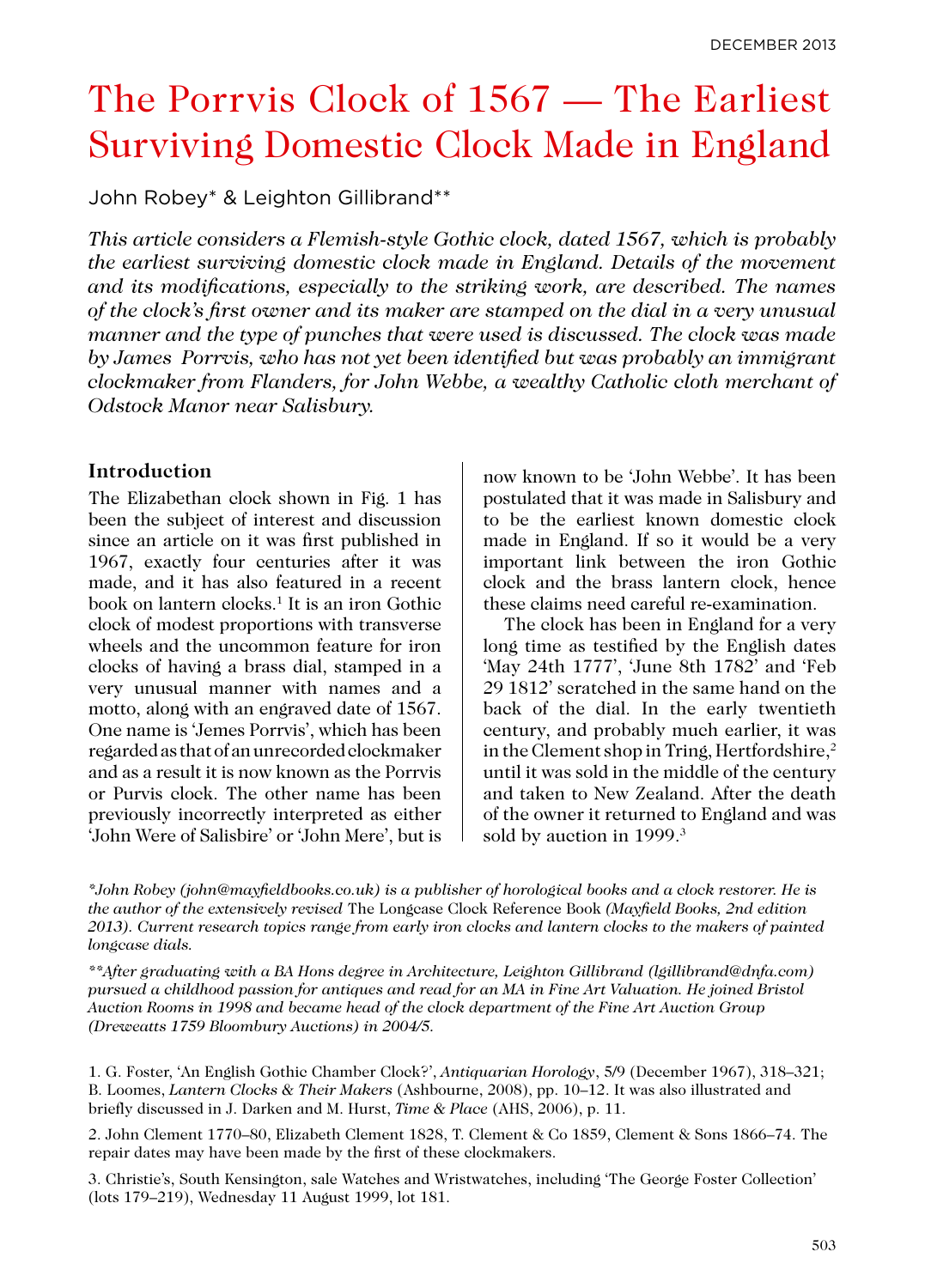Antiquarian Horology



Fig. 1. Front view of the Porrvis clock with the later pendulum escapement on the left-hand side. The bell and finial are probably later.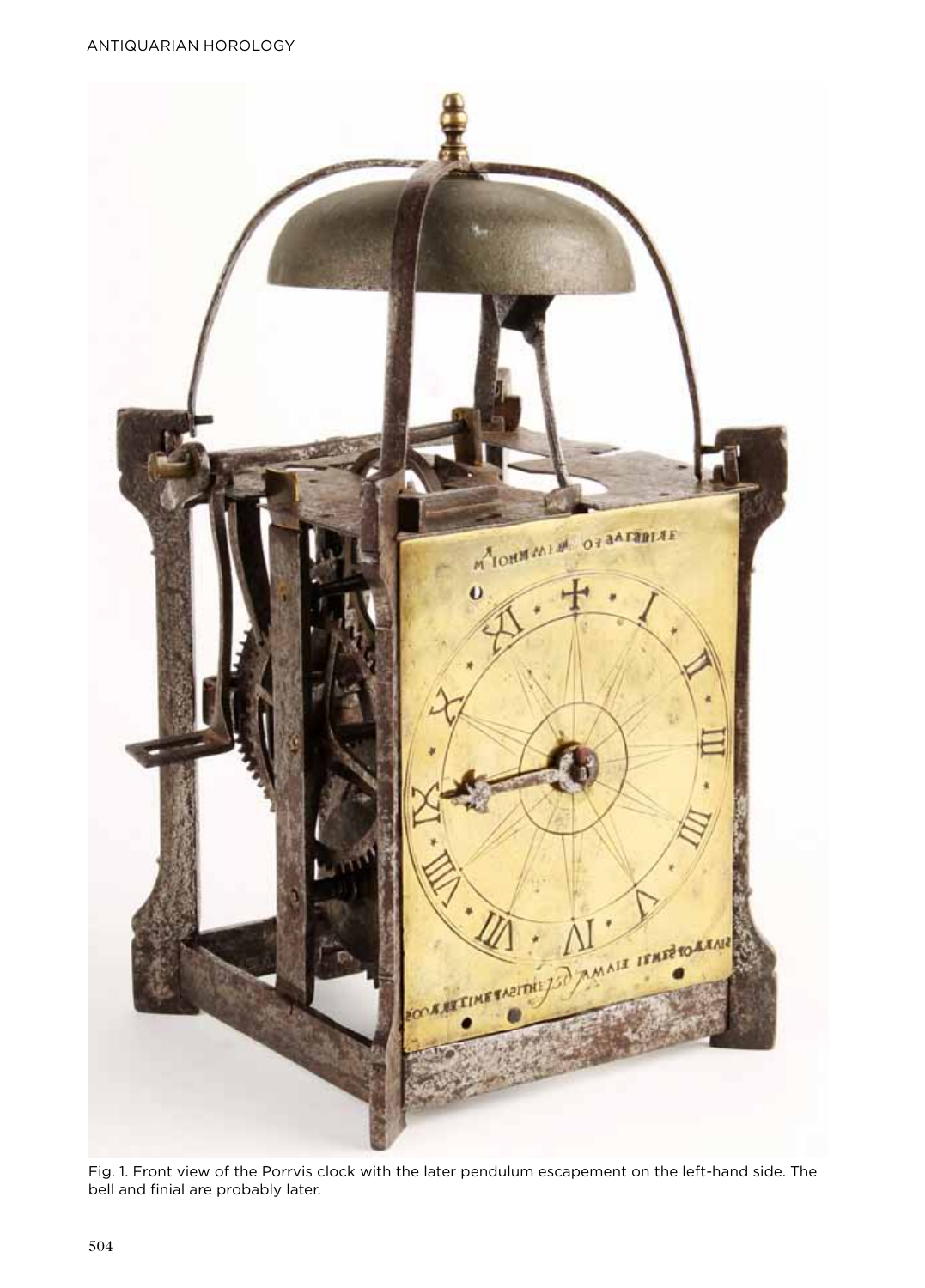

Fig. 2. Left-hand side showing the wheels of the going train at right angles to the dial, with the countwheel at the rear. Note the later escapewheel and pendulum crutch.

As might be expected with a clock of this great age it has undergone much modification and loss of parts. Not only has it had the almost inevitable conversion of the original verge escapement with a balance or foliot to a pendulum and anchor pallets, but at some time the wedge holding the right-hand movement bar has fallen out allowing it and all the wheels of the striking train to be lost. Fortunately, since the countwheel, its drive pinion and starwheel as well as the strikework arbors were not pivoted in this bar, they survive. The frets, side doors, back plate and alarm that were once fitted are also missing. Despite this, enough remains to determine much of its original form.

In order to determine the origins of this clock it is necessary to discuss the stylistic features of its dial and frame, as well as the technicalities of the movement and its construction. Later modifications and



Fig. 3. Right-hand side showing the drive to the countwheel. The starwheel of the similar drive to the dial wheel is just visible.

missing parts do not make comparisons and conclusions straightforward, but it is hoped that these technical considerations are presented in a clear and logical manner.

# **The Movement**

The frame of the movement (Figs 2–4) is comprised of four vertical corner pillars 6¾ in (174mm) tall set at 45 degrees to the sides, in the manner typical of iron Gothic clocks. Overall the clock is only 10½ in  $(265 \text{ mm})$  tall and  $5\frac{1}{4}$  in  $(133 \text{ mm})$  square. The pillars have no decorative projections ('noses') in the centre but they swell out at the ends. There are no extensions to form finials, but while these may have been cut off at an early date there is no reason to suppose that this has been done. At the bottom is an open frame  $4\frac{1}{2}$  in  $(115 \text{ mm})$  square with vertical sides, and a sheet-iron top plate almost 5 in (125 mm) square. A dovetail slot at the bottom of each pillar hooks into the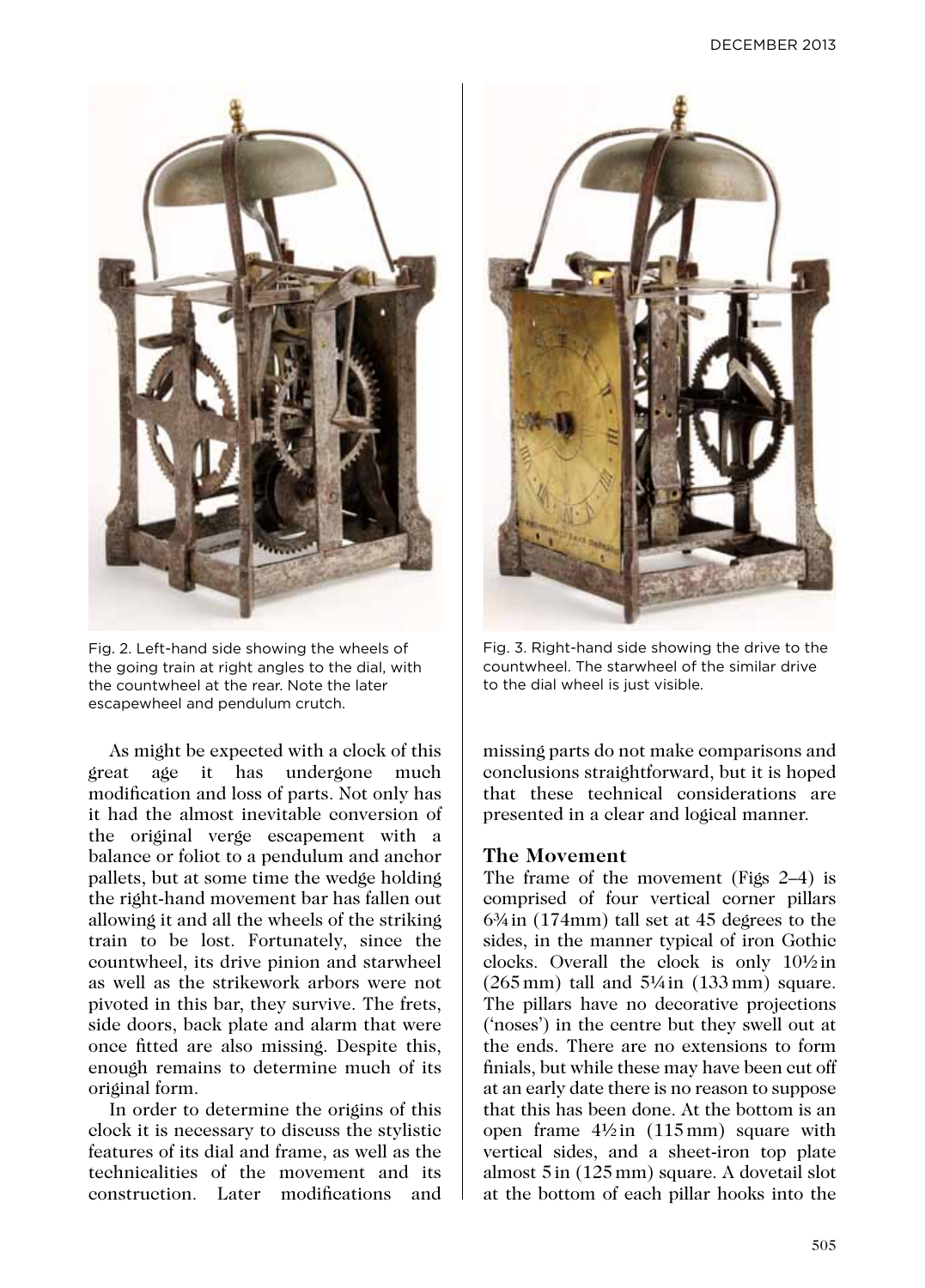

Fig. 4. Rear view showing the countwheel with internal slots mounted inside the rear cruciform movement bar.

corners of the lower frame, while a small tenon near the top fits into a rectangular hole in the top plate and is held securely by a wedge (Figs 5–6). This construction, including the lack of, or only small, noses and standing on very short feet, is typical of Flemish and French Gothic clocks.4 To avoid repetition subsequent references to Flemish clocks include those made in the adioining areas of France.<sup>5</sup> Even without detailing the other differences between Flemish and Germanic Gothic clocks, the top plates with wedges (instead of open frames at both top and bottom) and the transverse wheels (which are not found on



Fig. 5. The usual construction of Flemish-type Gothic clocks, with the corner posts held with dovetail joints to the lower frame and wedges on the top plate.

Germanic Gothic clocks) are sufficient to identify the Porrvis clock as being of the Flemish type.

The wheels of the trains are positioned at right angles to the dial and countwheel, with the going train on the left and the striking train on the right. The bottom of the central movement bar is fitted into a horizontal bar running from front to back. The side movement bars fit into dovetail slots on the lower frame. A bar for the countwheel and its starwheel drive from the striking greatwheel is hooked onto the lower frame in a similar manner to the corner pillars. It has cross arms with returns to support the arbor for the locking and countwheel detents. To allow room for the dial wheel and the now-missing alarm letoff disc the front movement bar sits back from the lower frame and is held on the

5. For a map of Flanders and the Burgundian Netherlands see E. Fraiture & P. van Rompay, 'Clock and Watchmaking in Belgium 1300–1830', *Antiquarian Horology* 33/1 (September 2011), 27.

<sup>4.</sup> R. Schoppig, *L' horloge française à poids*, Part 1 (Paris, 1984), pp. 65–77. Of the twenty-eight clocks of a similar construction known to the authors, sixteen have transverse wheels and only eight have the wheels parallel to the dial, the remainder being either not determined or have had new wheel trains.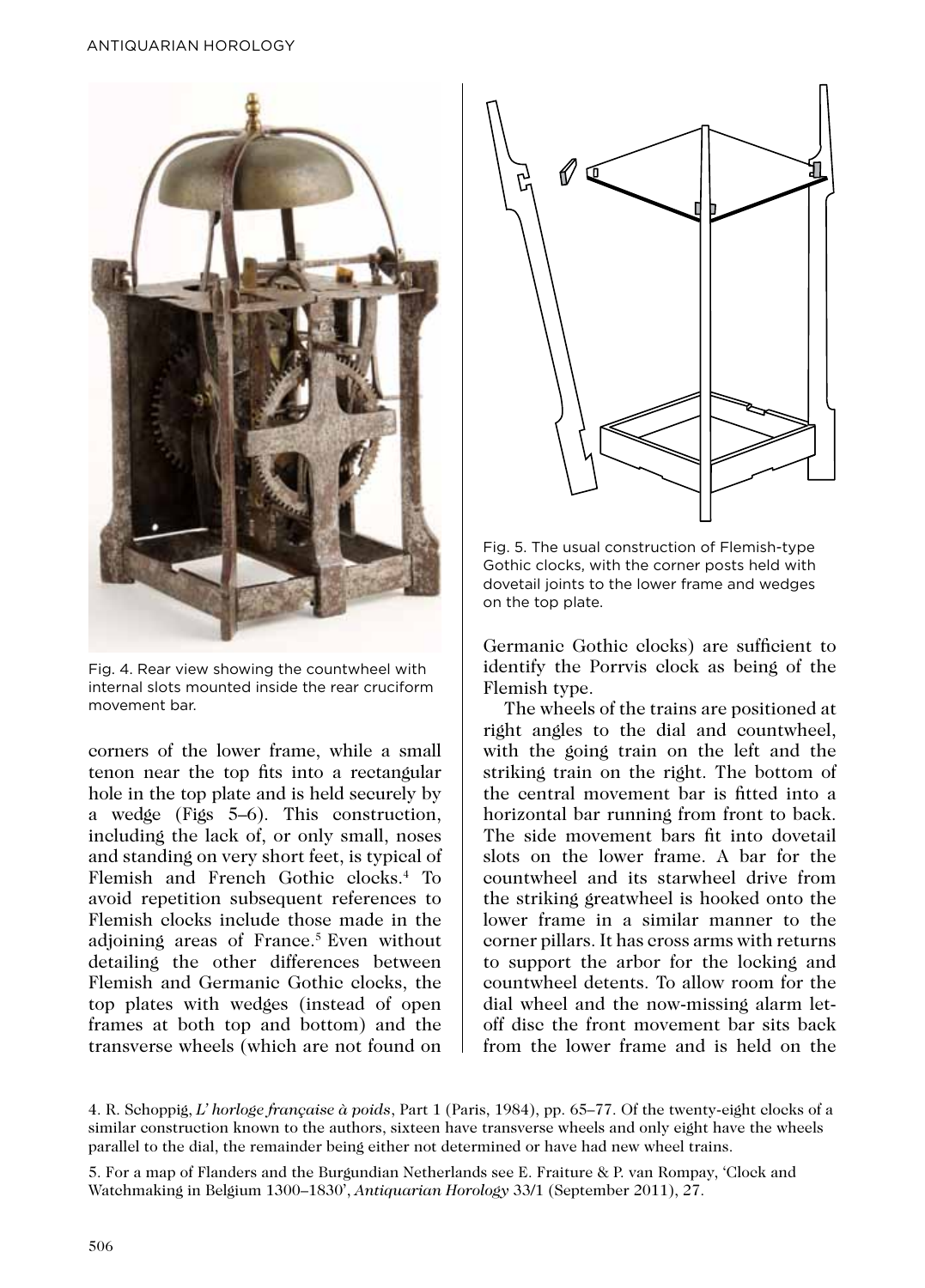

Fig. 6. Top view showing the wedges holding the pillars to the top plate and the later anchor escapement. Empty holes indicate the location of the removed balance-wheel cock, frets and side doors. Note the broken horizontal hammer stop.

horizontal cross bar at the bottom. It is cranked forward at the top to support the dial and all five vertical bars are held to the top plate by wedges.

The rear bar also has a loop for hanging the clock on a wall. Slots on either side of the loop would allow a rear plate with a keyhole-shaped aperture to slip over it and be held in the slots. Spikes to hold the clock off the wall would have been fixed to the now missing backplate.6 Small holes in the top plate and on the top edge of the lower frame indicate that doors (possibly of brass) once existed. There is strong evidence that these would have been fitted when the clock was first made as the surviving side movement bar is flush with the inner edge of the frame. This would have enabled the doors to close flush within the outer edges of both the top plate and the lower frame. This is not the usual construction of clocks

with transverse wheels, where the lower part of each side movement bar sits outside the frame and would not allow a door to fit flush. Gothic clocks, either Germanic or Flemish, do not normally have side doors or a back plate.7

Pairs of holes, one larger than the other, near the front and side edges of the top plate (Fig. 6) indicate that decorative frets (again probably of brass) were once fitted with a rivet and a steady pin. Frets are not usual on Gothic clocks.

A hole at the top left of the dial indicates that an alarm was originally fitted. When the setting disc and its pipe were removed the large hole in the dial centre was bushed to support the smaller diameter of the hand arbor. As there is little room inside the frame for the alarm mechanism, it is likely to have been fitted on the outside of the backplate. The vertical alarm pallet and hammer arbor would have pivoted in blocks on the backplate and passed through a second smaller hole in the hanging hoop. Alarms were not often fitted to clocks with transverse wheels. On the few that are known the alarm is let off by a pin in one of twelve holes in the exposed hour wheel, the method used on Gothic clocks throughout Europe. However, a French Gothic clock by Mahiev dated 1596,<sup>8</sup> has a rotatable setting disk, but from the illustrations available it does not appear to be the same method as used on the Porrvis clock.

#### **The Going Train**

The wheels are of forged iron with separate rims and crossings, characteristic of iron clocks. The pinions are formed on the opposite ends of their arbors to the wheels, in contrast to most Gothic clocks, where they are usually at the same end of the

<sup>6.</sup> Two small chamfered slots on the inside top edge of the rear lower frame indicate where the rear plate was held at the bottom. An empty slot in the locking arbor indicates that there was once an arm that protruded below the frame at the rear to reset the strike sequence. This would have only been necessary with a movement enclosed by side doors and a backplate and is further evidence that these were fitted when the clock was first made.

<sup>7.</sup> Inevitably there is an exception. A special French Gothic clock with transverse wheels and the same frame construction as the Porrvis clock, made in 1596 by Mahiev of Coigny, Normandy, has painted iron doors with separate hinges. These doors overlap the top plate and lower frame. Offered at Christie's, King Street, London, 15 September 2009.

<sup>8.</sup> See previous note.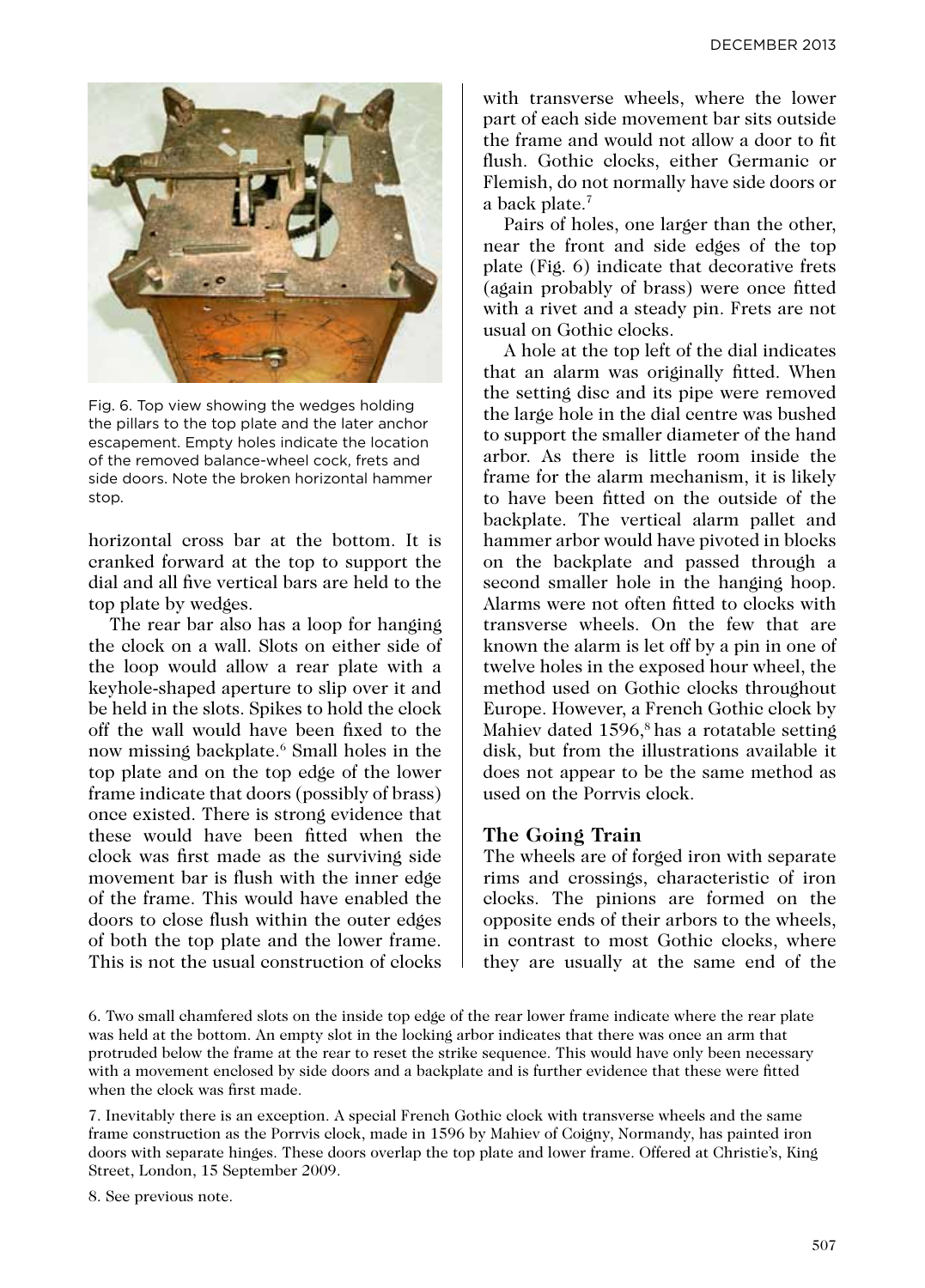

Fig. 7. The hand and the 8-tooth right-angle starwheel drive to the countwheel.

arbor or separated by a relatively short distance. The three-wheel weight-driven going train has a duration of approximately twelve hours between winding, typical of iron clocks and balance-wheel lantern clocks. The brass winding click acts on the crossings, as used later on English lantern clocks and thirty-hour longcase clocks. This is another feature of Flemish Gothic clocks and is different to many Germanic clocks. The greatwheel has the remains of a pin to let off the hourly strike (see later).

The second wheel is original, but the crownwheel and the balance or foliot escapement have been replaced by a brass escapewheel and anchor pallets. There was no intermediate stage of conversion to a verge escapement and short pendulum. The crownwheel pinion on its steeply tapered arbor was utilised for the later escapement, and it pivots in the bridge through which the verge originally passed. This conversion to a pendulum took place at an early date, probably in the late seventeenth century or in the early eighteenth century at the latest.

The hour wheel is not driven directly by the usual four-pronged pinion-of-report cut into the end of the greatwheel arbor. Instead a six-leaf pinion on the arbor engages at right angles with a six-toothed starwheel, a four-pronged pinion then drives the hour wheel. This arrangement is necessitated by the transverse wheels.

The counts of the going train are:

| Escapewheel       | $[?] - 6$ |
|-------------------|-----------|
| 2nd wheel         | $54 - 6$  |
| Greatwheel        | $60 - 4$  |
| Hour (dial) wheel | 48        |

This is similar to a balance-wheel lantern clock, although the latter normally has a greatwheel of 56 and a second pinion of 7. Hence with a similar crownwheel the balance of the Porrvis clock would have swung a little faster.

# **The Striking Train and Strikework**

Despite the fact that only the countwheel, its right-angle starwheel-and-pinion drive, and the striking arbors survive, careful examination has revealed a great deal of information about the missing components. The strike is currently let off by a starwheel behind the dial wheel and the clock has warning, which is very rarely found on Gothic or Renaissance clocks. A major part of this investigation has been to determine the originality of these features.

The hammer pivots on a support riveted to the inside of the front movement bar with its spring riveted below. The remains of a horizontal hammer stop is riveted to the upper surface of the top plate. To allow for the hammer to be drawn back the fly was pivoted in small offset arms and since the fly aperture is accurately positioned this must have been the hammer's original arrangement. On clocks with transverse wheels the hammer often hangs on the bell frame and falls by gravity. With this method the hammer tail is at the rear of the movement and pivoted on the lower part of the frame with a pull wire to the hammer. There is no evidence for this arrangement. despite the present unconventional fixture.<sup>9</sup> The plain bell strap may be original, but this is not confirmed.

The countwheel has 78 teeth driven by an 8-leaf pinion via a similar starwheel to that on the going train (Fig. 7). This 78/8 ratio is the same as a number of other

<sup>9.</sup> A small slot in the lower rear edge of the frame has grooves for a taper wedge but is not large enough for a hammer-tail support. It probably held a guide for the alarm rope and to prevent the weight jamming in the pulley.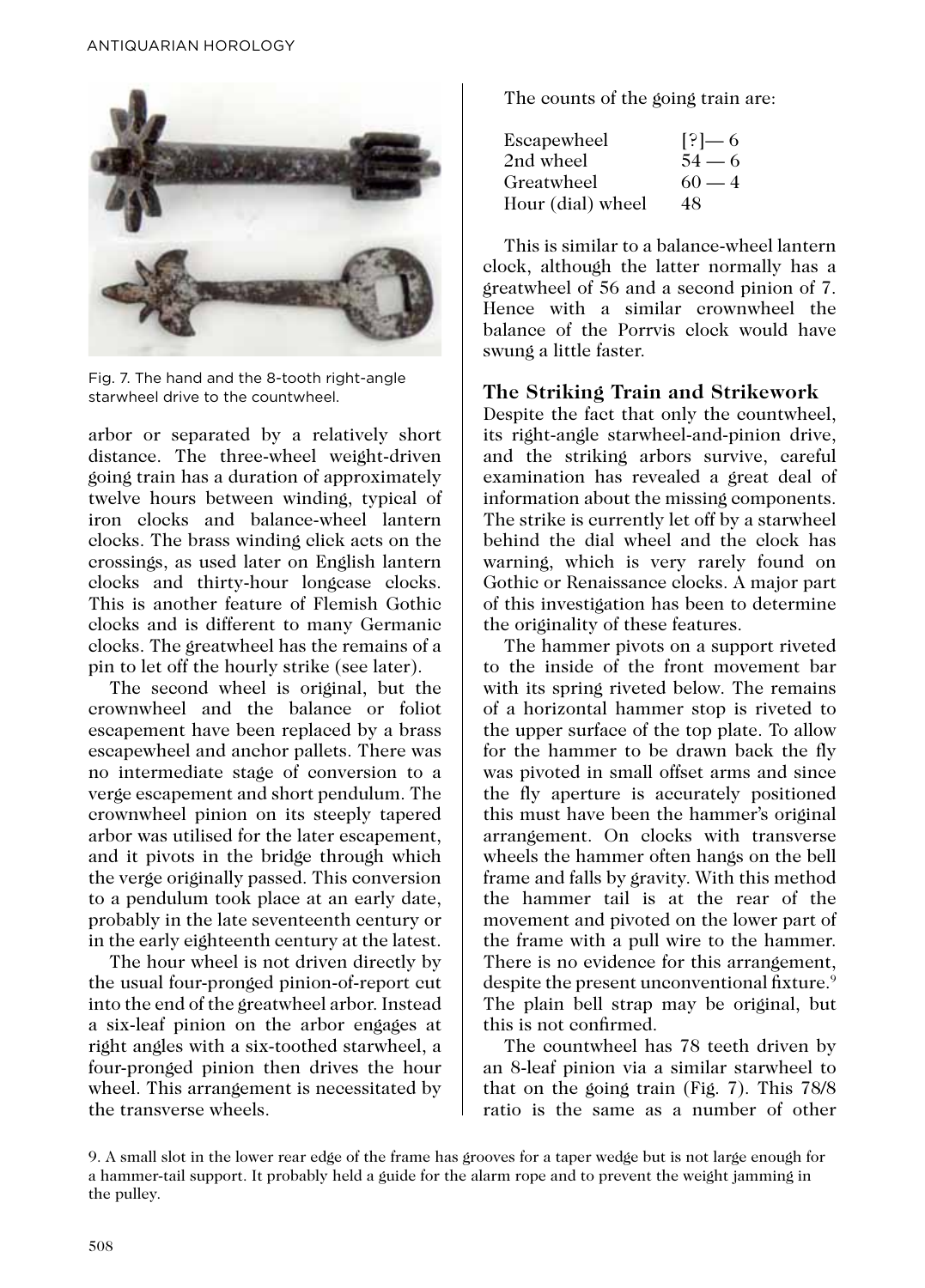

Fig. 8. Rear movement bar with the countwheel pivoted on the inner face and the locking arbor pivoted between the end returns. The countwheel detent hangs down from the centre, the locking detent points upwards on the right, while the arm that once held the nag's head is on the left. Note the dovetailed hook at the bottom.

Gothic clocks with transverse wheels, compared to 39/4 for an English lantern clock. The greatwheel is likely to have had 64 teeth and eight hammer pins. There are several options for the locking wheel, including 64, 56 and 54 teeth, all with an 8-leaf pinion.

The countwheel pivots in the rear movement bar (Fig. 8), with the horizontal arbor carrying the locking and countwheel detents being pivoted at the ends of the cross arms. With transverse wheels the



Fig. 9. The dial wheel and starwheel, which is probably a little later.

countwheel detent swings at right angles to drop sideways into the internal slots. Offset crossings on the countwheel, as found on iron clocks with the normal layout, are not necessary. A separate horizontal arbor at right angles to the locking arbor carries the lifting piece, warning detent and a link to raise the locking arbor. At the rear it is pivoted in a support hanging down from the top plate and at the front in a support riveted to the lower frame.

At present the lifting piece is raised by a twelve-pointed starwheel (Fig. 9), but clear evidence of a pin on the going greatwheel indicates that this was not the original arrangement. Detailed observations, which are summarised here, show that there have been two different systems for letting off the strike.

• Originally there was a nag's head fitted on an arm that now only serves as a link piece. This is a one-arbor system with the lifting piece and its nag's head, locking detent and countwheel detent all on the same arbor.10 Overlift would have been provided by the slope on the locking detent riding on the hoop. The arrangement with transverse wheels is shown in Fig 10.11

The nag's head could not have been lifted

10. J. Robey, 'Nag's Head Striking', *Horological Journal* November 2011, 494–97.

11. J. H. Leopold , *The Almanus Manuscript* (1971), p. 22.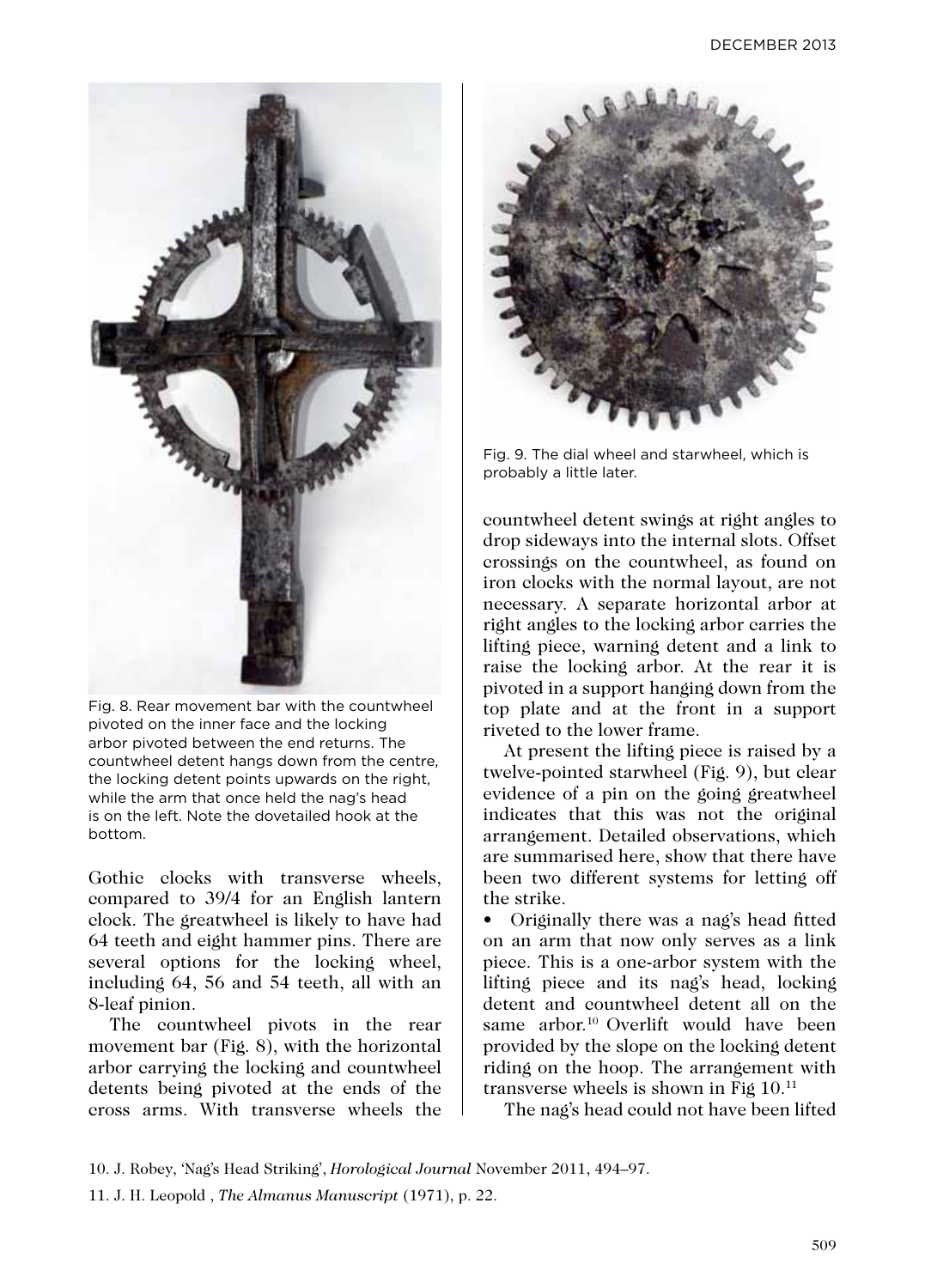#### Antiquarian Horology



Fig. 10. Layout of the locking and countwheel detents and nag's head on a Gothic clock with transverse trains. The going greatwheel with a pin to let off the strike is not shown. (Based on *The Almanus Manuscript*)

by the present starwheel behind the dial, as not only are they on opposite sides of the movement, but the correct operation of a nag's head by a starwheel at right angles to it is not possible.

The nag's head was cut off so that its arm now acted as a simple lifting piece via a link. A square-section warning arbor was added on the left-hand side of the movement, pivoted at the rear in a vertical support and at the front in a horizontal support riveted into a dovetailed notch in the front movement bar. At the rear a short arm lifted the link on the locking arbor while at the front a warning detent was positioned to intercept a pin on the third wheel.

As it was not practical to operate a lifting piece on the new warning arbor from the pin on the going greatwheel this was cut off and a twelve-pointed starwheel was added to the hand arbor. The dial wheel was now attached via a friction spring in the manner that became the norm for lantern clocks and other single-handed clocks. The starwheel raises a lifting piece at the front of the warning arbor. For some reason —



Fig. 11. Arrangement of the levers on the Porrvis clock after modification to warned striking and the addition of a starwheel to let-off the strike. Schematic only and the third (warning) wheel is not shown. (Based on *The Almanus Manuscript*)

perhaps it became loose in its dovetail fitting or a more convenient method of removing the arbor was needed — the horizontal support was replaced by a curved vertical one riveted to the front of the frame (Fig. 11). This support is rather flexible so that the arbor may be removed without disturbing the front movement bar. The new support necessitated moving the lefthand dial lug (see later). Whether the person making the modification was unused to the Continental nag's head system of striking or the convenience of a moveable hand was the overriding consideration is not known, but the latter may have been the main reason.<sup>12</sup> These changes were done at a very early date.

#### **The Dial**

The rectangular brass dial (Fig 12), 5¼ in  $(135 \,\mathrm{mm})$  by  $4\,\mathrm{N}$  in  $(106 \,\mathrm{mm})$ , sits neatly between the pillars, lower frame and top plate of the movement. It is held with a riveted brass lug passing through a rectangular hole near the top of the front movement bar and locked with a taper pin (Fig. 13). Two holes near the bottom edge of

12. For a discussion of the use of a fixed hand on early clocks see J. A. Robey, 'A Large European Iron Chamber Clock', *Antiquarian Horology* 33/3 (March 2012), 335–46.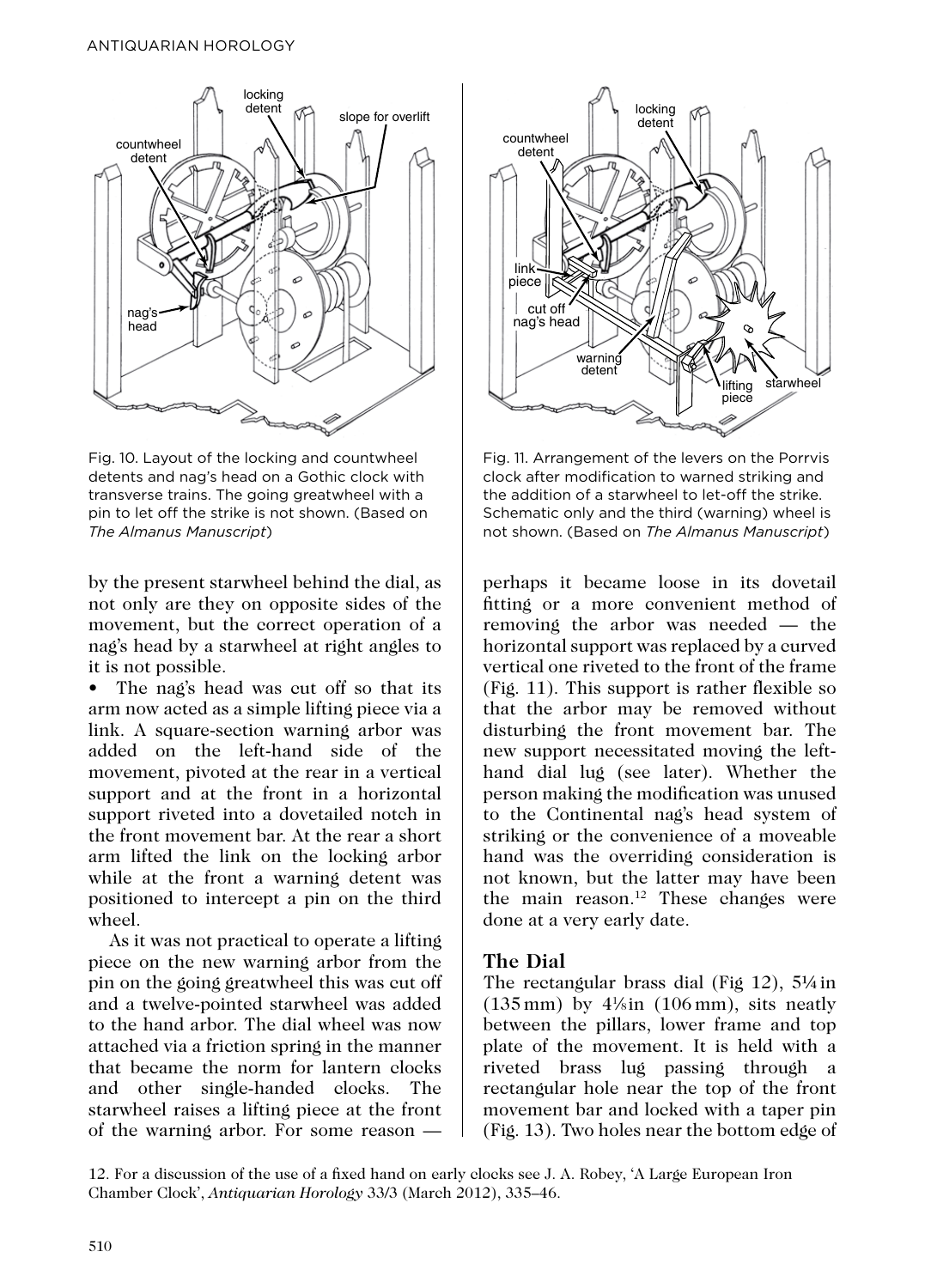

Fig. 12. The dial showing the central bush to compensate for the removed alarm.

the dial indicate the position of the original fixings that would have hooked over the lower frame. The modified position of the front support for the warning arbor riveted to the front of the frame necessitated moving the left-hand iron lug further to the right to its present position. The right-hand insert is now missing, but a witness mark on the back of the dial shows where it once was. The lack of a similar mark on the lefthand hole indicates that its lug was removed at an early date. The single hour hand is probably original with no tail, but this may have been cut off when the alarm was removed.

The centre is engraved with a simple twelve-pointed star. The sloping lines of the star stop at a central circle, which may indicate the size of the original alarm disc. The corners are not decorated.

The very narrow chapter ring, only  $\mathcal{V}_{16}$  in (11 mm) wide, is delineated by a single inner circle and a double outer circle. There is no separate silvered chapter ring. Examination of the rear of the dial shows that the Roman hours have been stamped, not engraved, using just four different



Fig. 13. Dial rear.

punches. One punch was used for I, II, III, etc, as well as the cross at 12 o'clock, two different punches with opposing serifs produced the sloping sides of the V, while a single punch with a shallow U produced the X. A further punch was used for the small five-pointed half-hour stars.

Above and below the chapter ring are punched names and a motto as well as an engraved date (Figs 14 & 15). These are the most intriguing and puzzling features of this clock.

At the top is

 $_{\rm M}$   $_{\rm N}$  respectively and  $_{\rm R}$ 

which transcribes as:

MR IOHN WEBBE OF SALSBIRE [Salisbury].

Near the bottom is

SOO AAE TIME AAA HETISAP AL EEMES OOS

which transcribes as:

SOO ARE TIME PASITHE AWAIE IEMES PORRVIS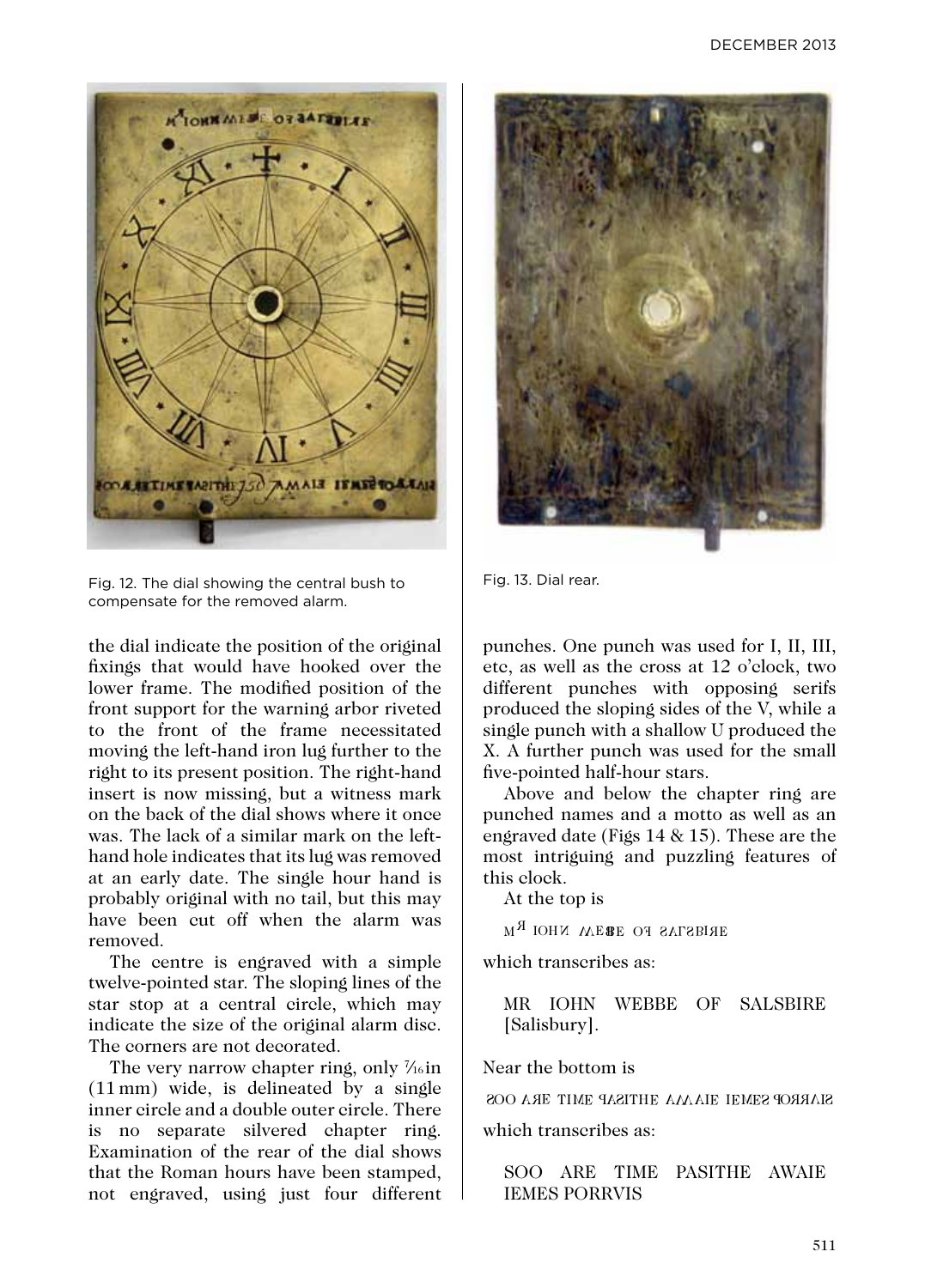Antiquarian Horology



Figs 14 & 15 Details of the punched inscriptions, the punched chapter ring and the engraved date 1567.

While the letter forms are correct for the period of the dial, they have not been stamped with conventional punches having 'wrong-reading' raised letters to give correct 'right-reading' indented characters. Instead,

right-reading punches were used to produce wrong-reading letters. This type of punch has a specialist use in die sinking, where, confusingly, they are called reverse punches. Die sinking is the craft of making

13. Information from Dave Greenhalgh of Grunal Moneta, who makes replica historic coins using traditional methods.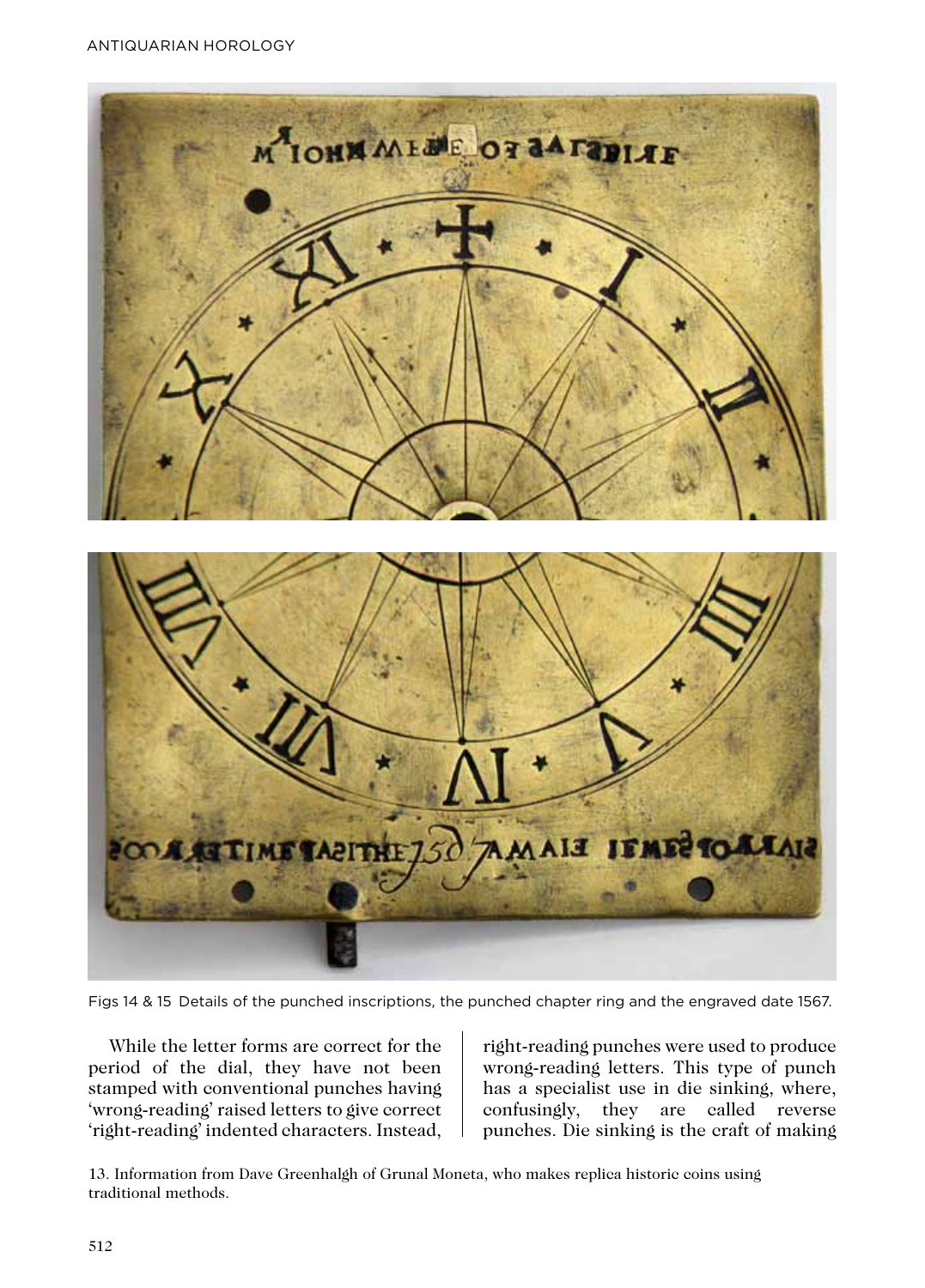

Figs 16-18 Typical lead wool seals. (Photos: D. Powell)

the dies, moulds or punches to produce objects with raised letters, numbers and decoration, such as wax seals, coins, tokens, buttons, etc.<sup>13</sup> The dies would be engraved and the letters and number punched into the end of a steel bar which was then hardened and tempered. These dies were also used for stamping the lead seals that were used extensively on bales of cloth, wool, etc, as part of a quality-control system (alnage) to indicate ownership, length and that dues and taxes had been paid.<sup>14</sup> Figs 16–18 show typical lead wool seals stamped with dies which were probably made with the type of reverse punches used on the Porrvis dial.

Although these seals are common, examples of both the master punches and the intermediate dies are very rare and none from this period are known. In the sixteenth century Salisbury was rich from the wool trade and there may have been specialist craftsmen making these dies for the wool merchants to stamp their lead seals. It is likely that a set of reversed letter punches was acquired by the person making the dial, but he was clearly not experienced in their use and in an attempt to make the words appear more readable almost the opposite has occurred.

The symmetrical letters A, H, I, O, M, T and V look quite normal. The others all appear as 'mirror writing', but in order to achieve greater realism E and B are also

upside down. V (representing U) is upside down when it would have been better not inverted, and while L has been inverted it looks odd whichever way it is presented. S is sometimes inverted, sometimes not. W has been formed from two Vs rather than from a single punch — in any event it has been inverted, making it look more like an M than W, yet there is already an M. In the lower inscription the inverted double V is clearly intended to be W, which would make the name at the top start with W not M. Careful examination reveals that what appears to be R stamped twice in this name is actually B, stamped once normal then overstamped inverted. The name is thus John Webbe, not Mere or Were.

In the centre of the lower inscription is engraved the date 1567. This implies that number punches were not available, but close inspection reveals that an attempt had been made to use the same punches that have been used to form the Roman numerals of the chapter ring to signify the date. However, this has been aborted, probably due to it occupying too much space. The back of the dial was punched out to remove what had been started, the smaller engraved date added and the punched inscription continued. During the stamping of the motto once the date had been reached and it was realised that this now had to be done by hand, there was no going back and replacing what had already

14. D. Powell, *Lead Token Telegraph*, Issue 15, June 2006, pp. 1–2 (available online). These seals are regularly found by metal detectorists and date from medieval times to the nineteenth century.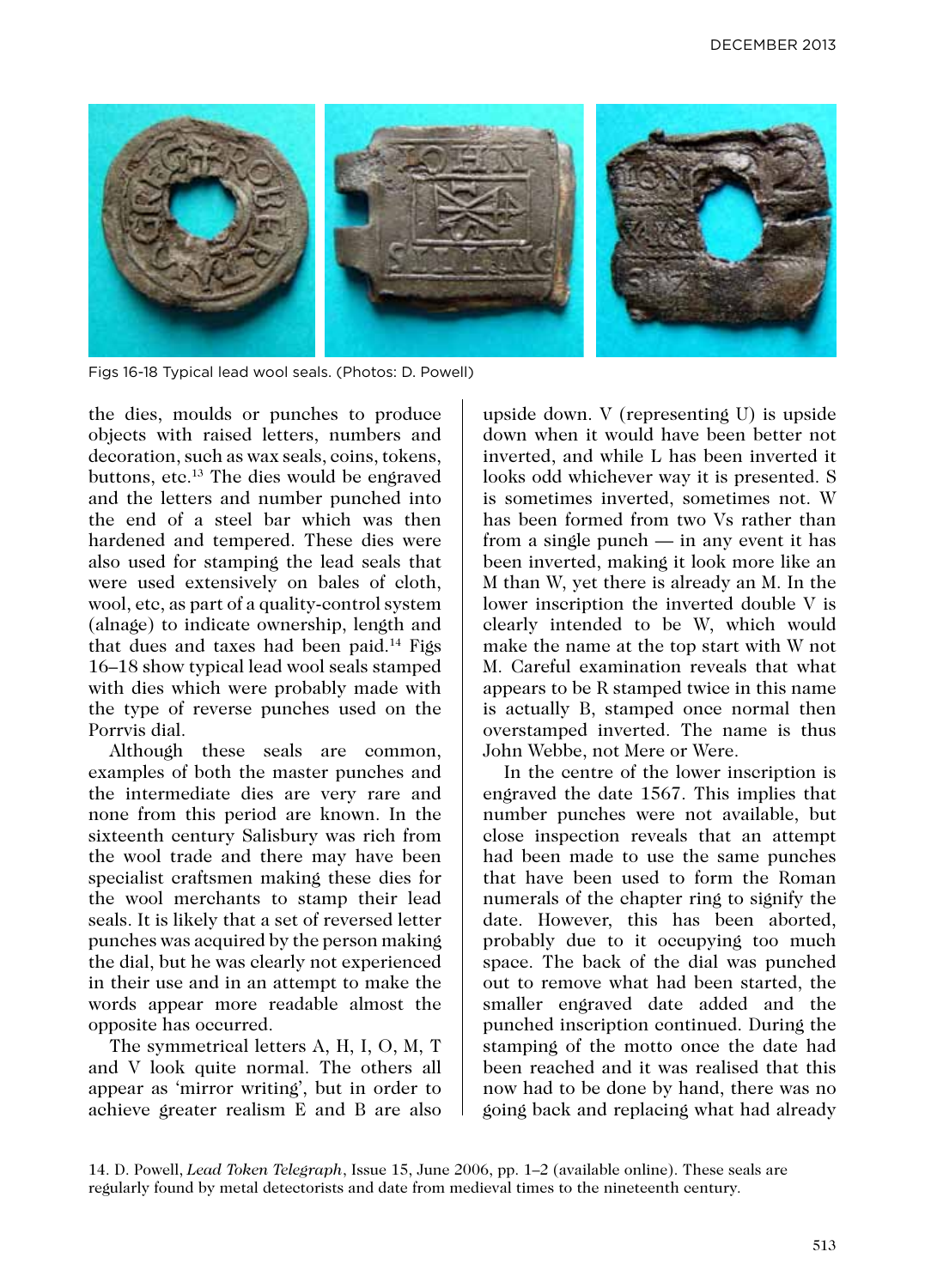been done with a fully engraved inscription, apart from scrapping the whole dial. Brass, which at this period had to be imported from the Low Countries, was very expensive and even a rich woollen merchant may have baulked at further expense, particularly as (as we shall see) he was already spending a large sum building a new manor house. There is very strong evidence, both circumstantial and actual, to confirm not only that this date was the clock's year of making, but also that the engraving and punched letters were done at the same time. While it might be thought that the dial originally had only the engraved date and the punched inscription was added later, very careful examination of both the front and rear of the dial confirms that the engraving and punching were done contemporaneously,

But why use these punches in the first place? Can the naïvety be explained by an illiterate clockmaker15 copying a written message using stamps that did not correspond to what was written down? The dial is usually the most important visual element in any clock, so why skimp on such an important feature? Clocks were so rare and expensive at this early date that they would only be owned by the wealthy — and the owner of this clock is known to have been very prosperous — who would have expected better work than this. There are many questions, but few answers.

# **James Porrvis and John Webbe**

Iron clocks are rarely signed or dated so the inclusion of names, a place and a date is of special significance, especially at such an early date and with an English name and town.

While there is no Jemes Porrvis (James Purvis?) recorded in Salisbury at this time, variants of this surname, such as Pourbus,

Porvis and Pourvis are known Flemish names.16 Since this clock has many typical Flemish features, as well as some which were used later on English clocks, it is reasonable to speculate that James Porrvis was an immigrant Flemish clockmaker working in Salisbury and with an anglicised surname. While no Flemish craftsmen are recorded in Salisbury at that time, a French mason carved chimneypieces at Longleat House in the 1560s, so foreign craftsmen were not unknown in the region. A William Purves, clockmaker and repairer (but probably primarily the latter), working in Edinburgh, Stirling and Dundee in 1539–48 who probably died before  $1560$ ,<sup>17</sup> is unlikely to be related or connected with the maker of this clock.

Of John Webbe, the clock's first owner, a great deal more information is known as he was a politician, businessman and landowner. He was born about 1530 into a very wealthy and influential family of Salisbury cloth traders with property in Hampshire, Cornwall and Wiltshire. His father, William, was appointed Mayor of Salisbury three times (1533, 1534 and 1553) and served as Member of Parliament in 1529 and 1536. As a staunch Catholic it is likely that the tension felt after the appointment of the reforming Bishop Nicholas Shaxton in 1535 motivated William Webbe to consider relocating beyond the city walls. In 1540 he purchased the Manor of Odstock, lying approximately 2½ miles south of Salisbury.

John Webbe, who remained in Salisbury, married a daughter of John Towerson. They had a child who died in infancy and it is likely that his wife died soon after as there is no mention of her when he inherited Odstock in 1553. In 1555 he married Anne Wylford and set about rebuilding the manor house. Anne produced an heir who they named John in 1556, followed by his

17. D. Whyte, Clockmakers & Watchmakers of Scotland (Mayfield Books, 2005), p. 240.

<sup>15.</sup> At this period literacy rates were very low. For example in parts of northeast England about 80 per cent of tradesmen were illiterate, although literacy was much higher further south. See David Cressy, 'Social

status and literacy in North East England', *Local Population Studies* 21 (Autumn 1978), 19–23. A relatively high status tradesman such as James Porrvis is likely to have been semi-literate, able to read but struggling to write.

<sup>16.</sup> Information from Lode Goukens, Antwerp. For instance Pieter Pourbus (1523–84) was a noted painter working in Bruges.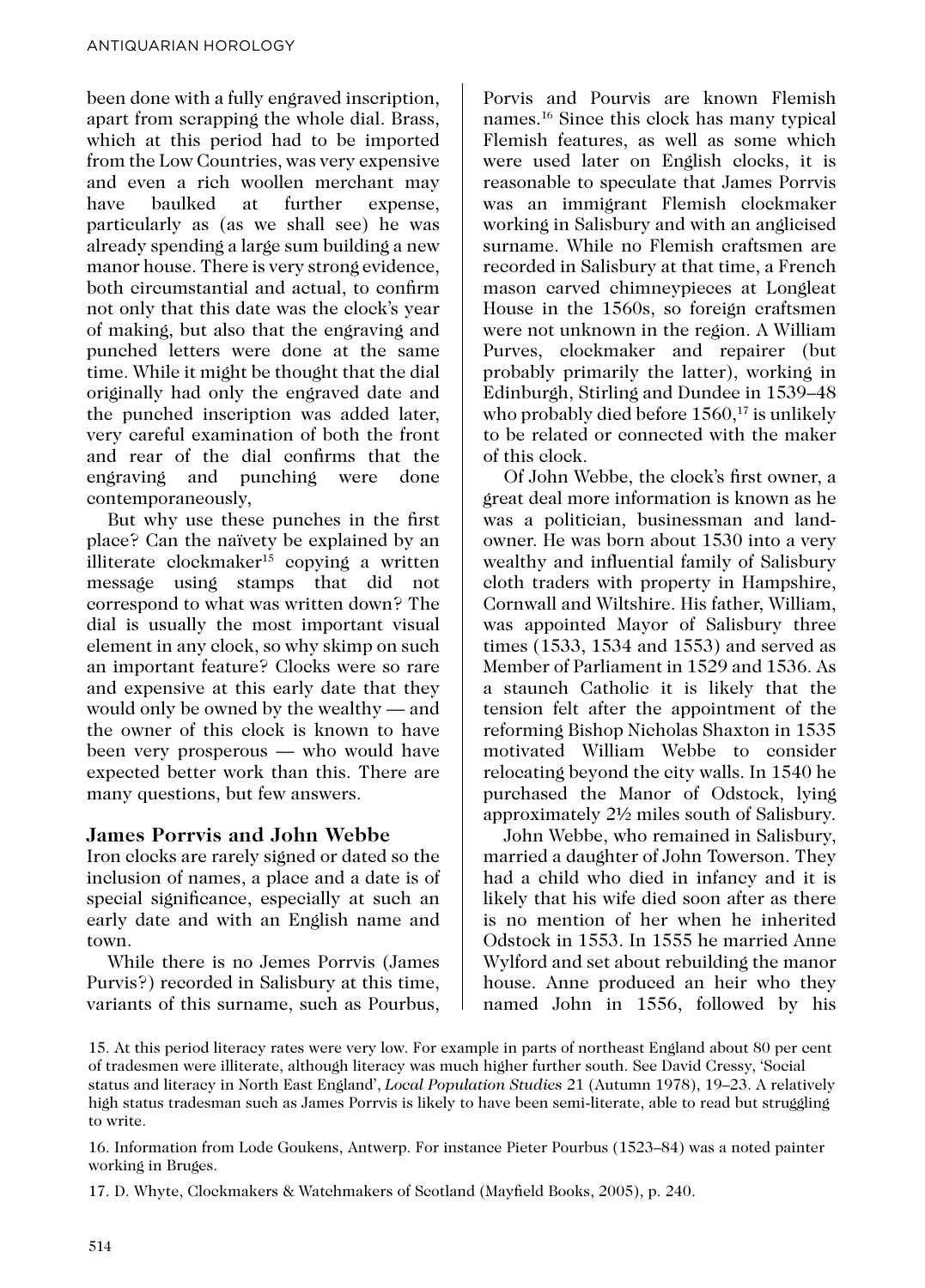brother, William, in 1557. The marriage went on to produce four further children (denoted by six subsidiary figures on their monumental brass), however it is not clear if they survived beyond childhood.

Shortly after the accession of Elizabeth I to the throne in 1558 laws of Religious Supremacy and Uniformity were introduced which made it compulsory for all to attend Protestant services; those who refused were labelled recusants and were liable to fines. Initially there appears to have been a degree of tolerance towards Catholics, who were still left to practice their faith relatively freely as long as they attended official services and were discreet. It was at this time that openly recusant John Webbe was permitted to serve as both Member of Parliament for Salisbury in 1559 and Mayor in 1560. However, as bloody hostilities broke out in France, and Philip II moved to quash the Calvinist conversion of the Netherlands, tolerance towards Catholic recusants at home worsened. By the time John Webbe completed the rebuilding of Odstock, the situation was such that the house was becoming an important local refuge for the survival of the Catholic faith.

A stone plaque inscribed 1567 beneath the monogram for John and Anne Webbe is still attached to the surviving wing of the original manor house at Odstock. A document from the same year also survives $18$ which records John Webbe's residence there (land taxed at £40) as well as his recusancy. This date probably marks the completion of the rebuilding of the house and is the same as that on the clock. This suggests that it was commissioned by John Webbe for the house on completion of the building work.

The reason why John Webbe went to the trouble and expense of having a clock made for his newly completed manor house is probably closely connected to the fact that the house needed to function as a place of worship; indeed the building is believed to have been built incorporating a chapel for



Fig. 19 Memorial brass of John Webbe in St Thomas' Church, Salisbury, who died in 1571. The complete brass includes his wife and their six children.

use by the family and other Catholics.19 In order for the daily Liturgy of Hours to be maintained knowledge of the time throughout the day would have been necessary. As Odstock is too far from the city for the public clocks to be heard, a domestic clock would have been required. The clock dial itself perhaps holds a clue as to its original purpose in that the XII numeral has been replaced by a cross. This serves to symbolise the time of the sixth-hour prayer (Sext) which is recited immediately after the Angelus at noon, termed 'Gods hour', and traditionally recalls the time of the crucifixion of Christ.

John Webbe was not able to enjoy either his newly rebuilt manor house or his clock for long, as he died only four years later in 1571 in London, aged just forty-one years of age. His body was returned to Salisbury

<sup>18.</sup> Raleigh St Laurence, 'The Fortunes of a Recusant Family: the Webbs at Oddstock', *The Hatcher Review* Vol. 4 (1995), Issue 39, p. 4.

<sup>19.</sup> As suggested online http://www.salisburycatholics.org/osmundhistory.php.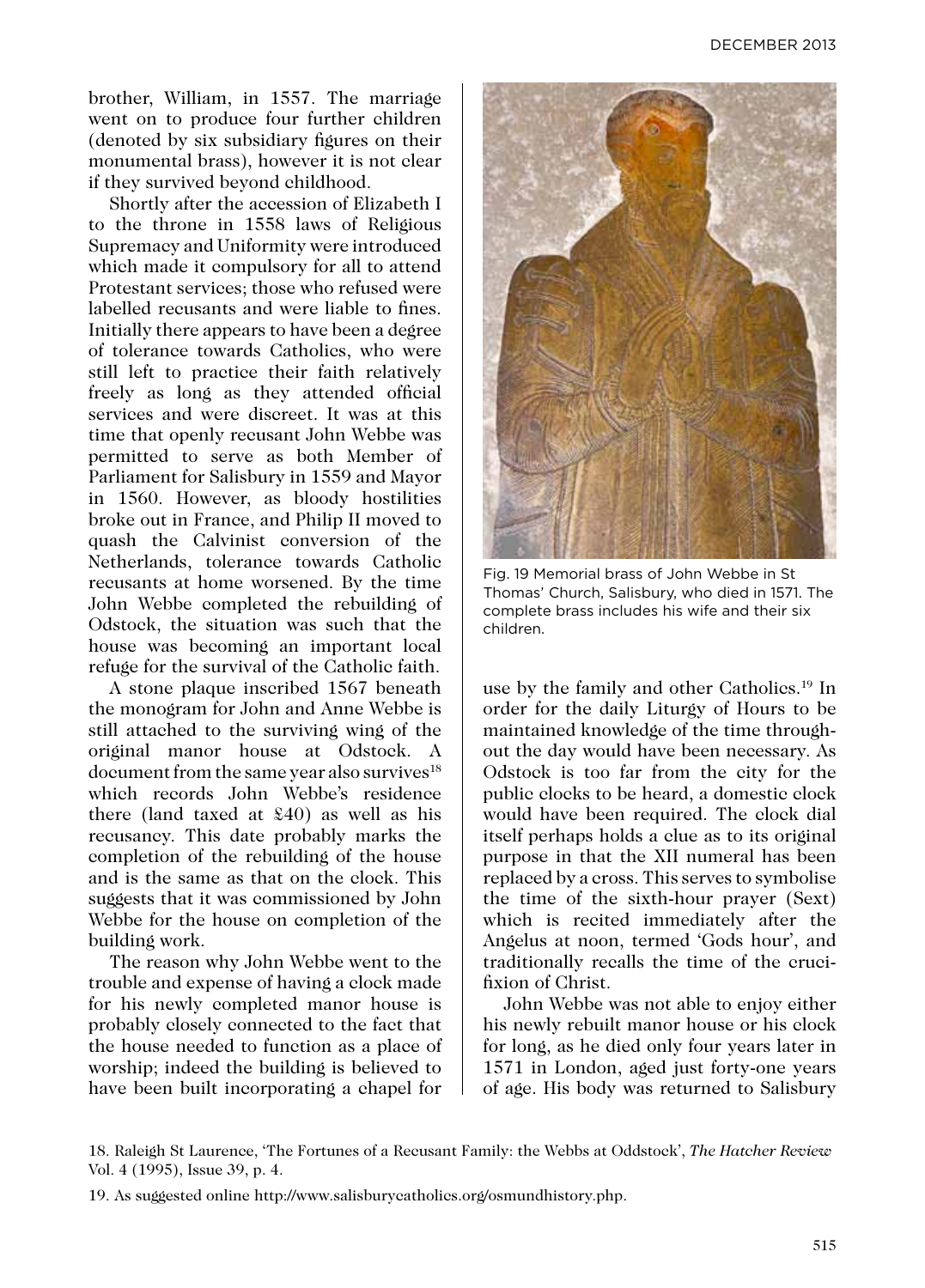for burial in St Thomas' Church, where he lies beneath a memorial brass in the nave (Fig. 19).

In his long will he left Odstock and his fortune to his heir of the same name, $20$  but although there are several pages devoted to granting numerous named people lengths of cloth to make mourning clothes to wear at his funeral, there is no specific mention of either his clock or his clockmaker. The survival rate for probate inventories of this period is not high and one for John Webbe is not known.21 Whether the clock appears in any later inventories has not yet been pursued.

Over the next 200 years the clock would have been witness to the extraordinary plight of a wealthy family of Catholic recusants. The strike train was perhaps modified to incorporate warning during the time of John Webbe II (1556–1625), who continued the family's staunch support of the Catholic cause and was knighted by James I in 1604. However his marriage to Catherine Tresham (of Rushton) led to the family being effectively put under house arrest in response to the Tresham family's implication in the Gunpowder Plot the following year.

By the outbreak of the Civil War the manor of Odstock had become a substantial Catholic refuge, known to harbour both secular and Jesuit priests who conducted Mass in a chapel built adjacent to the manor house disguised as a barn. Naturally John Webbe III (died 1680) pledged his allegiance to the King and was subsequently created Baronet in 1644 'as reward of his family's having both shed their blood in the King's cause and contributed as far as they were able with their purse in his defence'.22 This would have been little consolation when his land interests in Wiltshire were sequestered in 1646. The Restoration brought better times for the Webbe family, who managed to regain some of their property lost during the Commonwealth and maintain their status. It was perhaps at this time that the clock was upgraded from balance and foliot regulation to the newly introduced anchor and long pendulum.

During the eighteenth century the clock would have witnessed a period of prolonged pressure on the Webbe family, mainly from powerful neighbouring Protestant landowners. In order to retain their wealth and position three generations of heirs sought to marry wealthy heiresses and coheiresses, however by the end of the 1760s the family was in crisis with four of the 5th Baronet's children dying in infancy, leaving him with no male heir. His daughter Barbara (the only surviving issue and heir) moved away from Odstock and subsequently married Anthony Ashley Cooper the 5th Earl of Shaftsbury. In 1780 Odstock Manor was purchased by the Protestant Earl of Radnor and absorbed into his substantial Longford Castle estate. The house itself was demolished leaving only one wing standing, presumably to provide accommodation for tenant farmers.

It is not known what happened to the contents of the house at this time, but it is probable that they were dispersed to other properties belonging to the family. Remarkably, it appears that John Webbe's clock (which would have been 200 years old at this time) was in still in a serviceable condition. Repairer's marks to the rear of the dial indicate that it was regularly maintained in the same workshop from 1777 up to at least 1812.

### **The Porrvis Clock and the Development of English Clockmaking**

While the first clocks made in Britain were, as might be expected, installed in major cathedrals and royal palaces, they were often made by immigrant clockmakers from the near Continent, where their skills had been developed at an early date. Even by the sixteenth century clocks were primarily only made for the Church and Royalty and

<sup>20.</sup> The National Archives, available online.

<sup>21.</sup> No inventory exists in either The National Archives or the Wiltshire and Swindon Archives.

<sup>22.</sup> Arthur Collins, *The English baronetage: containing a genealogical and historical account ...*, (London, 1741) Vol. 2, p. 158 (available online).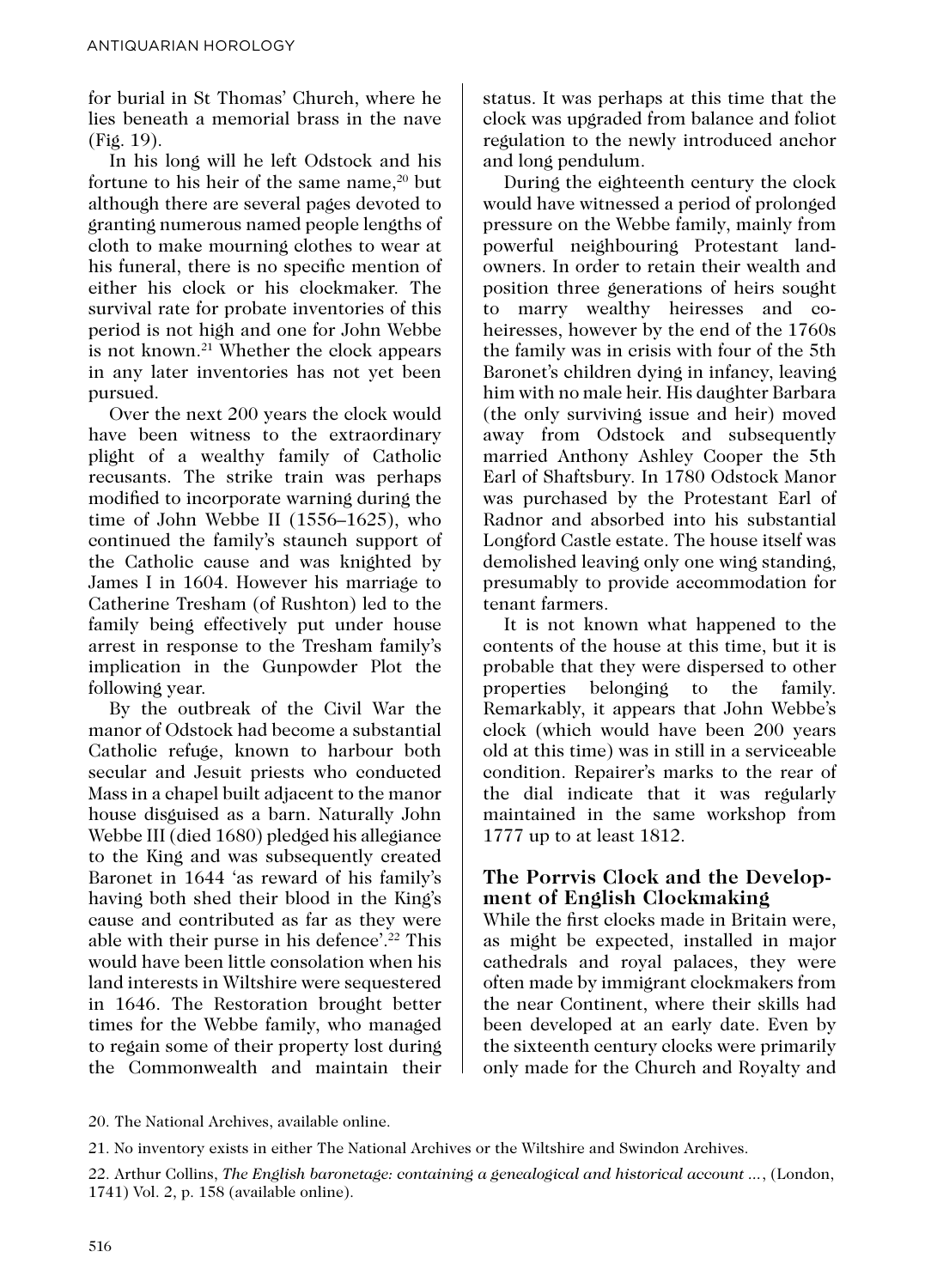there is very little documented evidence for English makers of domestic clocks, most of which were still largely imported. One exception occurs in 1526 when William More, the Prior of Worcester, who had previously owned a domestic clock that had had to be sent to London for repairs, bought a new one:

At Worcester — Item to Walter Smyth for ye makyng of a new lytull clock to convey to our manere ... 41s, ye case 4d.

The case may not have been to display the clock, but rather for its safe transport (from London?) 'to our manere [manor]'. Walter Smyth was also referred to as 'Walter Marsshe ye clockemaker', and he even did surgery and applied plaster to the Prior's arm. The clock was still known in 1534 as 'my litel clocke' when it was at Crowle Court just outside Worcester, the Prior's private moated manor house.23 Other very early domestic clocks may have been made by indigenous Englishmen, but there are either no records or the clocks have not survived and most of those that have been claimed as English are more likely to have been imported. Hence the Porrvis clock with its mixture of Flemish and 'English' features is an important survival. It is reasonable to deduce that this clock was made in England by an immigrant Flemish clockmaker working in Salisbury. To put it in an historical time frame it was made in the same year that Mary Queen of Scots was imprisoned, when Queen Elizabeth I had been ruling Britain for just nine years, William Shakespeare was only an infant, and when the threat of the Spanish Armada was still twenty years away.

What was produced was a typical Flemish weight-driven iron Gothic clock, albeit of small size, but incorporating features that were being introduced in the more fashionable Renaissance spring clocks of the period and eventually adopted by indigenous English clockmakers in the new brass lantern clocks. These features include:

• a brass dial instead of painted iron, held close to the frame instead of on supports riveted to the front movement bar

• side doors hinged within the frame and frets (possibly both of brass) and a rear cover plate

• an alarm with a setting disc instead of a pin in one of twelve holes in the hour wheel wheels and pinions at opposite ends of the arbors instead of closer together

• the hammer striking the inside of the bell rather than a hammer pivoted on the bell-frame and operated by a wire link as often, but not exclusively, used on clocks with transverse wheels. An internal hammer is usually necessary with an enclosed movement.<sup>24</sup> The hammer stop on the top plate is found on a few lantern clocks.

• the counts of the going train are similar to those used later on English lantern clocks, especially the 48-tooth hour wheel driven by a 4-pronged pinion of report. Flemish Gothic clocks commonly have an hour wheel of 72 driven by a pinion of 6. Not surprisingly, since the countwheel is of a different construction to that of a lantern clock, the counts are different.

At a very early date it was converted to warned striking, which was slowly starting to become more widely used following its introduction in Italy about 1490.<sup>25</sup> When English clockmakers, most of whom worked in London, began to make their own domestic weight-driven clocks they adopted and adapted the best designs that were available to them. The basic wheel arrangement was used, but without the unnecessary complications of the transverse layout. Brass replaced iron for frames, movement bars, wheels, dial, doors, frets and bell straps, with decoration in the form of engraving, turned pillars, finials and feet. By the time the earliest lantern clocks came along around the end of the sixteenth century, warning was well established and

23. C. F. C. Beeson, 'Some Tudor Clockowners', *Antiquarian Horology*, 4/3 (June 1963), 86–88; p. 87.

24. An alternative, only occasionally found on Gothic clocks, is a vertical pivoted hammer shaft.

<sup>25.</sup> J. A. Robey, 'Leonardo da Vinci and the Earliest Known Clocks with Warned Striking', *Antiquarian Horology* 33/6 (December 2012),775–85.